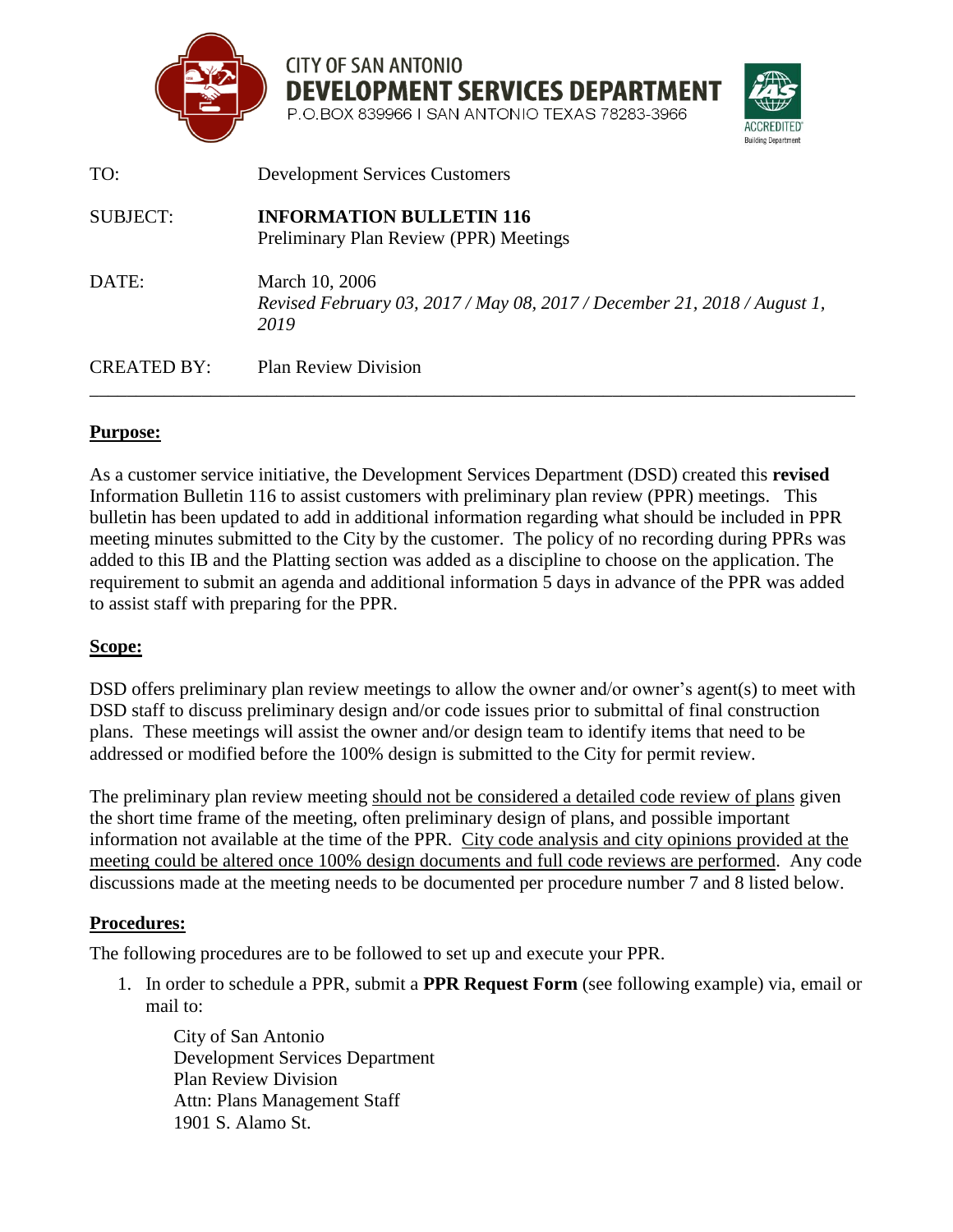San Antonio, TX 78204 email: [DSDPlansManagement@sanantonio.gov](mailto:DSDPlansManagement@sanantonio.gov)

The PPR Request Form shall be filled out completely and signed by the person requesting the PPR meeting. The PPR Request Form shall include check marks next to all the divisions that you wish to be present at the PPR. Note that divisions that are not marked on the PPR Request form will not be available for the PPR.

- 2. There is a non-refundable \$100.00 per hour fee for each division for each PPR. For example, if the Building, Fire, and Electrical divisions were requested to attend for a 1-hour meeting, the PPR fee is \$300.00 (\$100.00 x 3). For PPR meetings with more than 2 or 3 disciplines including Building and Fire, it is highly recommended that the meeting be scheduled for a full 1-1/2 hours since meetings will not be extended. When a 1-1/2 hour meeting is requested, the fee in effect, is \$150 per discipline. Several divisions are free. LID features will receive complimentary reviews by SARA, Public Works Drainage and Tree/Landscape if requested. Payment of the PPR fee is to be made at the time of scheduling the meeting. A date and time may be requested on the PPR Request Form, but the PPR meeting will not be formally scheduled until this fee has been paid. An applicant should call DSD staff above to determine available dates and times. Rescheduling a meeting is permitted with no new payment of fees if notice is provided at least 24 hours in advance of the scheduled PPR meeting date.
- 3. The City will return the PPR Request form and receipt of payment to the applicant by email with the scheduled date, time and assigned PPR Number assigned for the meeting.
- 4. All PPR meetings will be held at the COSA Development and Business Services Center (DBSC) located at 1901 S. Alamo, San Antonio, TX 78204.
- 5. Each PPR meeting is a minimum of sixty (60) minutes and a maximum ninety (90) minutes in duration. If it is anticipated that more time is needed, additional PPR meetings are to be requested by the customer in advance. Where possible, COSA DSD staff will schedule these multiple meetings back-to-back or at least on the same day. It is up to the customer to manage the meeting agenda and discussion to meet the time frames allotted. The customer(s) should plan on arriving at the COSA DBSC approximately fifteen (15) minutes prior to the PPR meeting start time to allow time for check in. The PPR meeting will not be extended past the original end time due to the customer arriving late and/or due to the number of divisions requested. It is important to note that if there are no other questions for a specific plan examiner covering a discipline, that plan examiner may leave the meeting early, but will be "on-call" if additional questions require their input.
- 6. DSD requires that the customer submit an agenda, and as much information about the project as possible to COSA DSD at least five (5) days in advance of the PPR. The proposed agenda is to be submitted via mail, or email to the contact listed in Item 1 above and is to clearly reference the PPR Number and Project Name. An agenda helps DSD perform some research concerning a property in order to provide better service.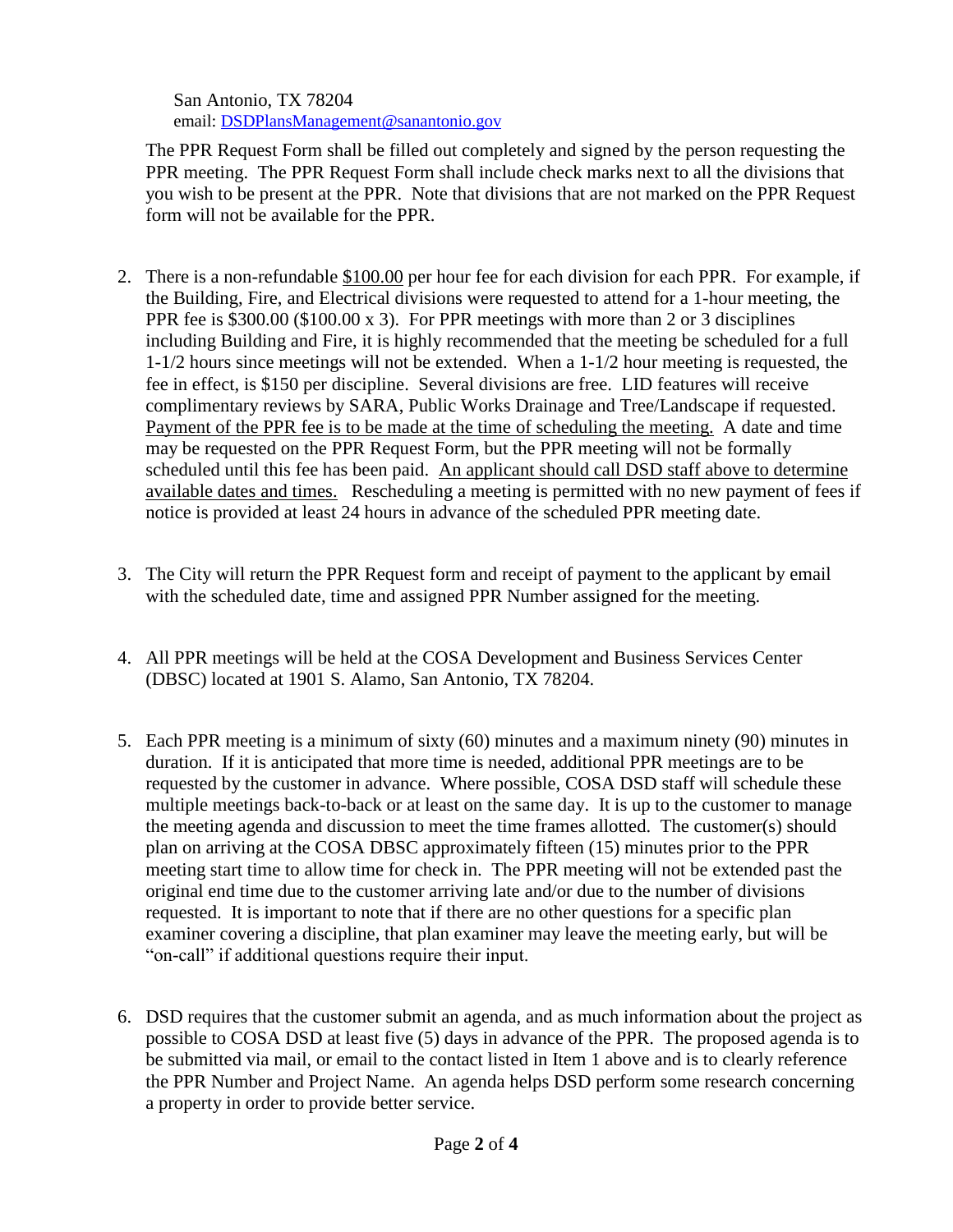- 7. After the PPR meeting, the customer may wish to prepare meeting minutes outlining those items discussed during the meeting and submit these back to the City. The meeting minutes shall be submitted to the City as soon as reasonably possible via mail, or email to the contact listed in Item 1 above. The meeting minutes shall be reviewed by COSA DSD within 10 business days of receipt and be returned to the customer as "Approved", "Approved w/ Comments" or "Denied w/ Comments". Meeting minutes shall not be recognized as a record of the items discussed during a PPR unless they are approved in writing by COSA DSD. The meeting minutes shall include the following information:
	- a. Project Name
	- b. PPR meeting number
	- c. Date and Time of Meeting
	- d. List of attendees including company name and e-mail at a minimum
	- e. List of items discussed during the meeting in some detail
	- f. Contact information of person submitting the meeting minutes, including e-mail to return City comments.
- 8. Formal approval of any part of the project **will not** be granted by COSA staff during the PPR meeting, due to the meeting being a preliminary incomplete review of documents as described in the Scope above. If a formal written City approval for a specific project issue is needed, these approvals may be obtained through a request for a formal Code Interpretation (see **IB 115**), or an approved Code Modification Request (see **IB 114**). If needed, it shall be the responsibility of the customer to develop, coordinate and obtain these formal written approvals outside of the PPR process.
- 9. The policy of Development Services is not to allow recording of the meeting to take place.

# **Summary:**

This information bulletin is for informational purposes only.

| <b>Prepared by:</b>   | Richard Chamberlin, PE, Development Services Engineer |
|-----------------------|-------------------------------------------------------|
| <b>Reviewed by:</b>   | Kevin Collins, PE, Development Services Engineer      |
| <b>Authorized by:</b> | Terry Kannawin, Assistant Director                    |